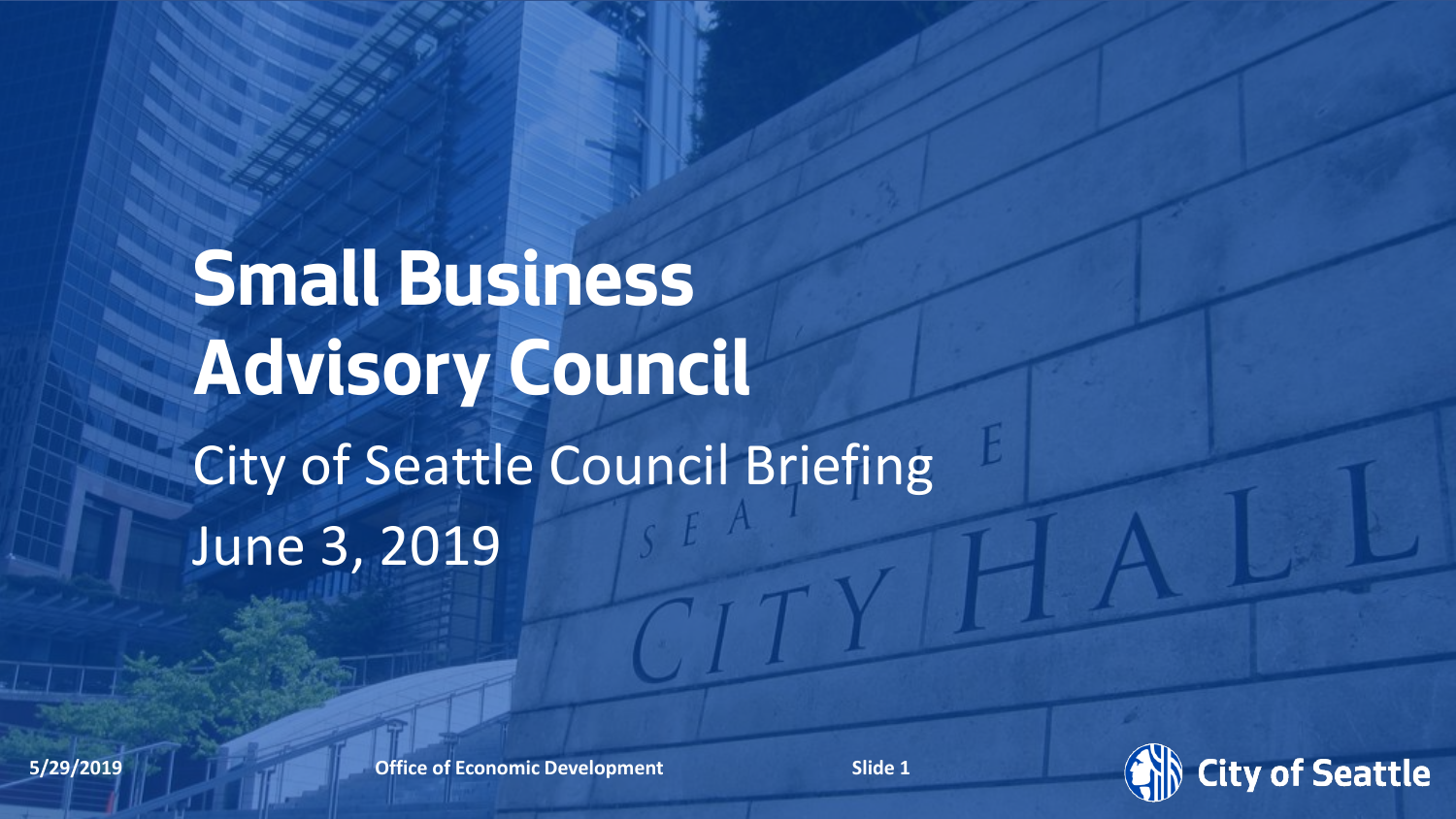## **Small Business Advisory Council**

- Created by Mayor Durkan in November 2017
- 26 Seattle businesses represented
- Diverse neighborhood and sector representation
- Equitable representation through race, gender and LGBTQ inclusion
- Ex Officio Council Members Herbold and Mosqueda
- Alternate Council Member Juarez

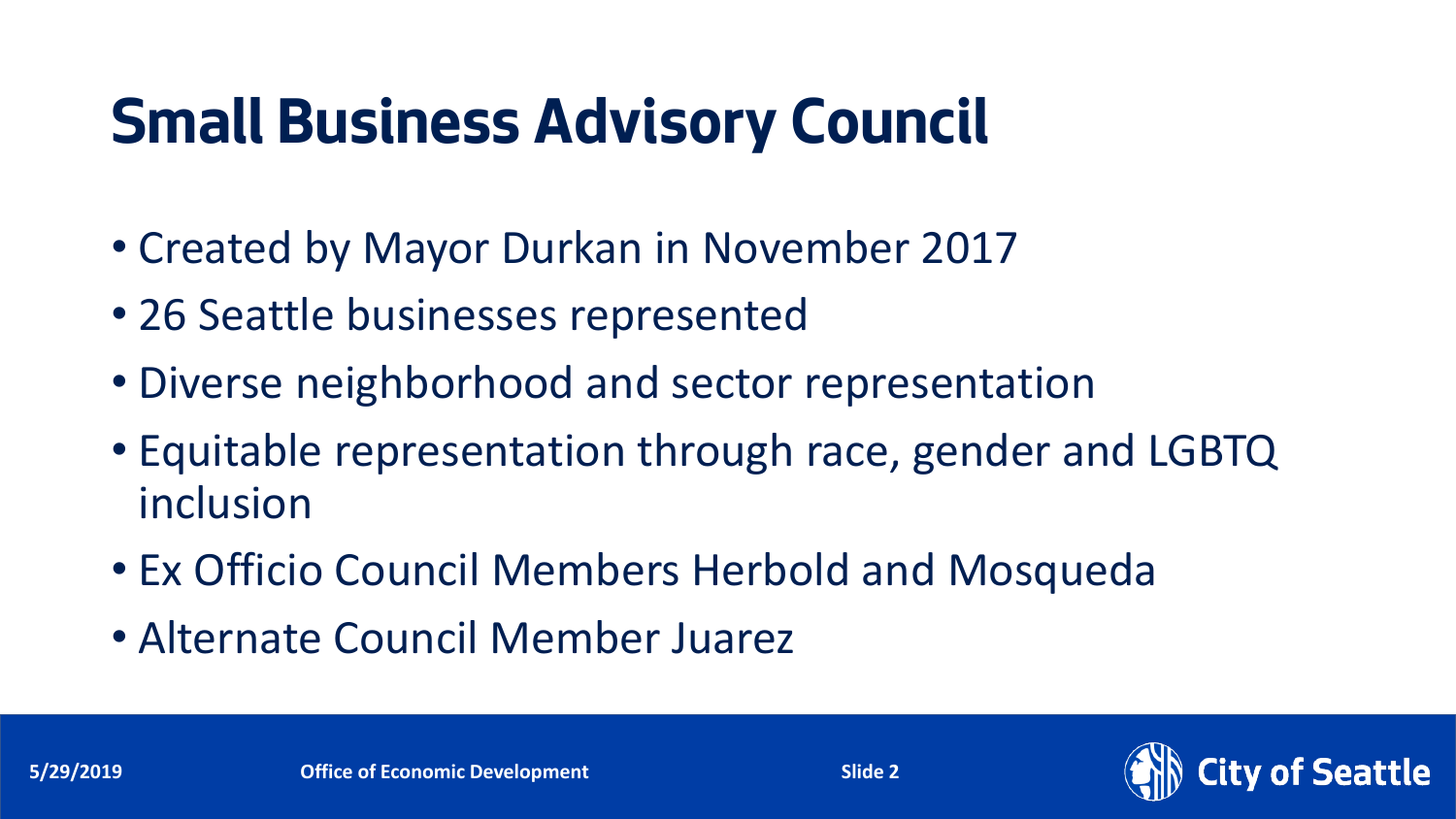### **Small Business Advisory Council Co-Chairs**

- Joe Fugere, Owner Tutta Bella Pizzeria
- Taylor Hoang, Owner Taylor Hoang Restaurants, Inc.
- Donna Moodie, Owner Marjorie Restaurant
- Tracy Taylor, General Manager Elliott Bay Book Company

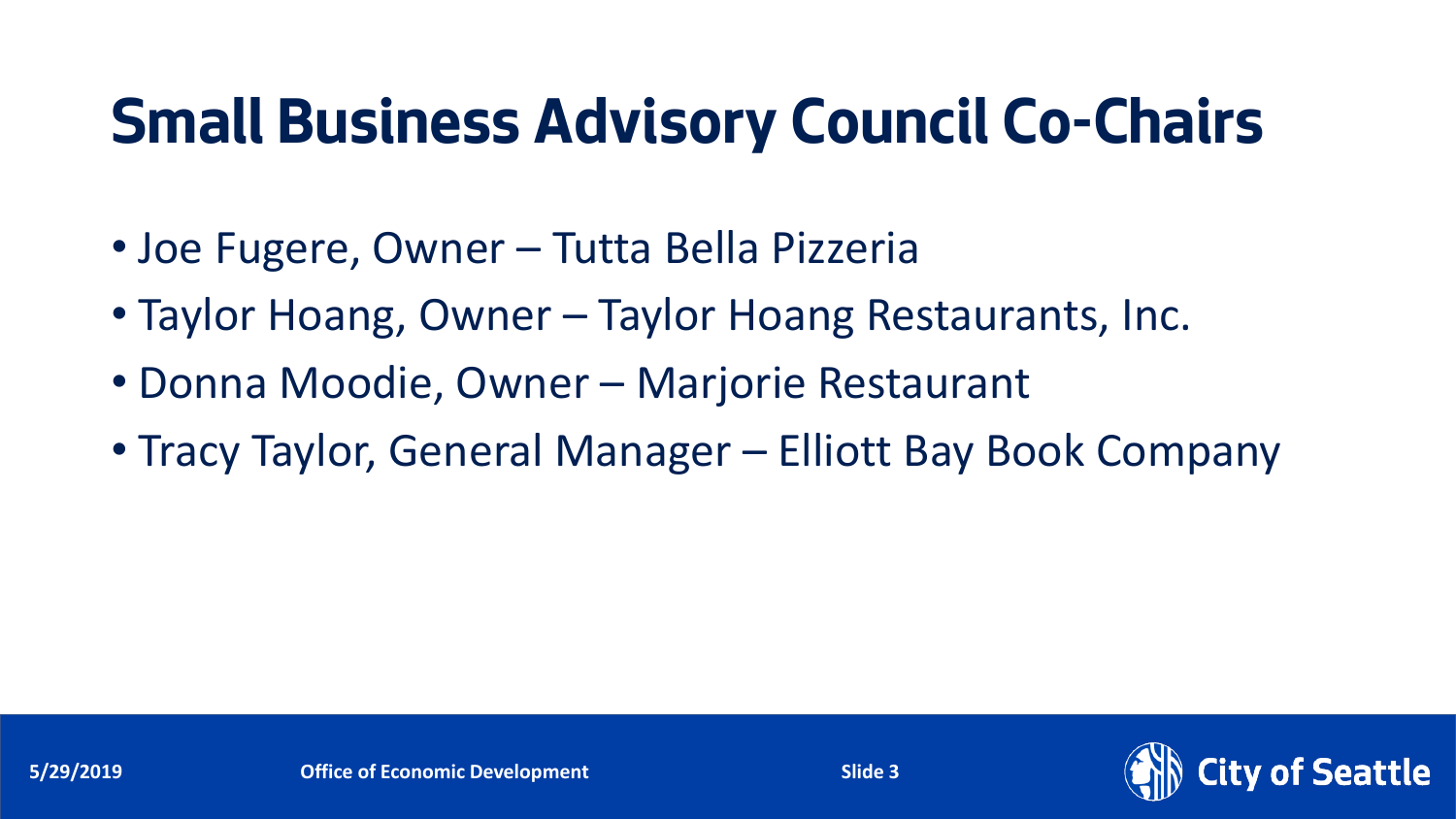### **Strategies and Goals**

- Study economic and social impact of city policies on small business
- Amplify small business narrative
- Provide more support to SBAC and small businesses

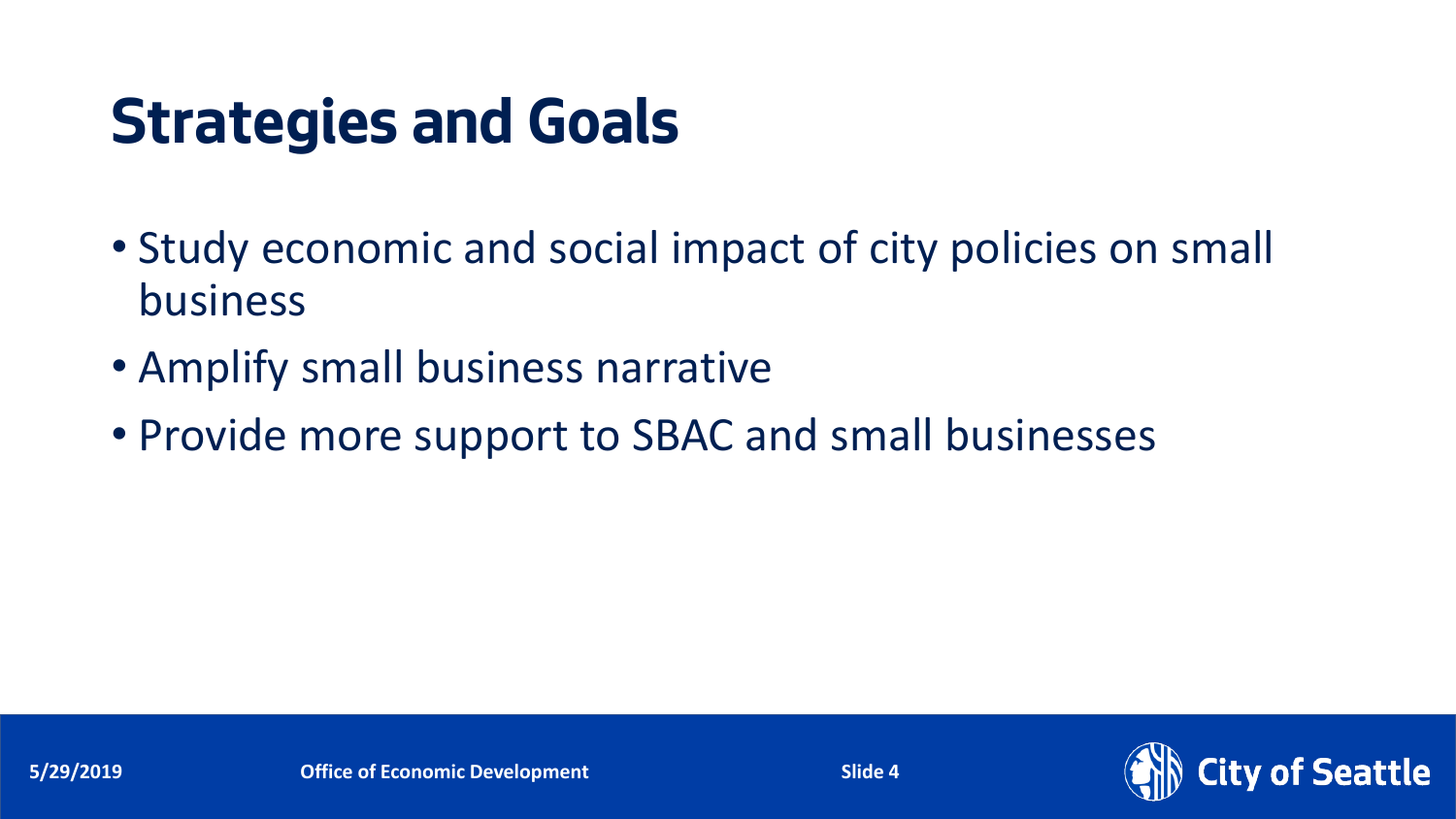#### **Executive Order Tasks**

- Executive Order 2018-06
- Small business welcome packet
- Establishing Citywide Business Advocacy Team (CBAT)
- City taxes and fees feasibility study
- Small business workforce development challenges and opportunities feasibility study